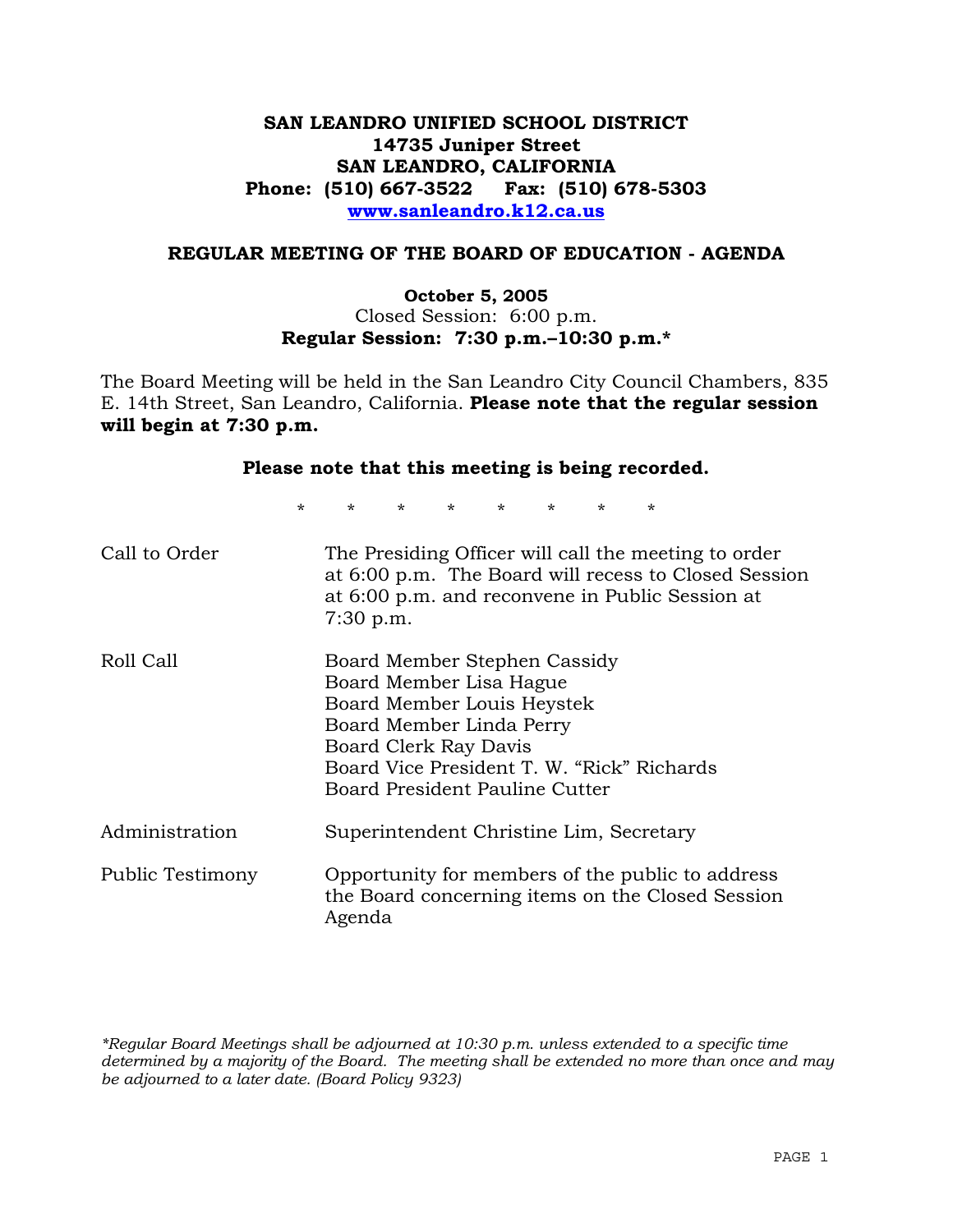Prior to the Public Session, the Board will meet in Closed Session pursuant to Government Code Sections 54956.9(b), 54957

- a) Public Employee Performance Evaluation, Title: Superintendent
- b) Conference with Legal Counsel Anticipated Litigation Significant Exposure to Litigation

| Report Closed<br><b>Session Action</b> | Motion __________ Second __________ Vote ________     |                                                                                                                                                                                                                                                                                                                                                                                                                                                                                                                                                                                                                                                                                                                                                                                                                                                                                                                                                                                                                        |
|----------------------------------------|-------------------------------------------------------|------------------------------------------------------------------------------------------------------------------------------------------------------------------------------------------------------------------------------------------------------------------------------------------------------------------------------------------------------------------------------------------------------------------------------------------------------------------------------------------------------------------------------------------------------------------------------------------------------------------------------------------------------------------------------------------------------------------------------------------------------------------------------------------------------------------------------------------------------------------------------------------------------------------------------------------------------------------------------------------------------------------------|
| Pledge of Allegiance                   |                                                       |                                                                                                                                                                                                                                                                                                                                                                                                                                                                                                                                                                                                                                                                                                                                                                                                                                                                                                                                                                                                                        |
| Approve Agenda                         | Motion ___________ Second ____________ Vote _________ | Approve the Regular Meeting Agenda of October 5, 2005                                                                                                                                                                                                                                                                                                                                                                                                                                                                                                                                                                                                                                                                                                                                                                                                                                                                                                                                                                  |
| Legal Statement                        | 54954.2(a)                                            | Members of the audience who wish to address the<br>Board are asked to complete the yellow card available at<br>the entrance and submit it to the Board's Administrative<br>Assistant. Speakers who have completed the card will be<br>called when the item is reached on the agenda or, for<br>non-agenda items, during the Public Testimony. Cards<br>are to be turned in before the item is reached on the<br>agenda. Please note that this meeting is being recorded.<br>State law prohibits the Board of Education from taking<br>any action on or discussing items that are not on the<br>posted agenda except to A) briefly respond to statements<br>made or questions posed by the public in attendance; B)<br>ask questions for clarification; C) provide a reference to a<br>staff member or other resource for factual information in<br>response to the inquiry; or D) ask a staff member to<br>report back on the matter at the next meeting and/or put<br>it on a future agenda. (Government Code Section |
| <b>REPORTS</b>                         | <b>Student Representatives' Reports</b>               |                                                                                                                                                                                                                                                                                                                                                                                                                                                                                                                                                                                                                                                                                                                                                                                                                                                                                                                                                                                                                        |

# **PRESENTATIONS**

\* Certificates of Achievement will be presented to Raymond Holton and Tony Chan, National Merit Semifinalists, for the 2005/2006 school year; and Certificates of Commendation will be presented to Thomas Akagi, Maria Fatima Bisquera, Rebecca Davis, Zoe Eckman, Laurel James, Andy Ng, John B. Wang, and Elisa Yu for their participation in the National Merit Program.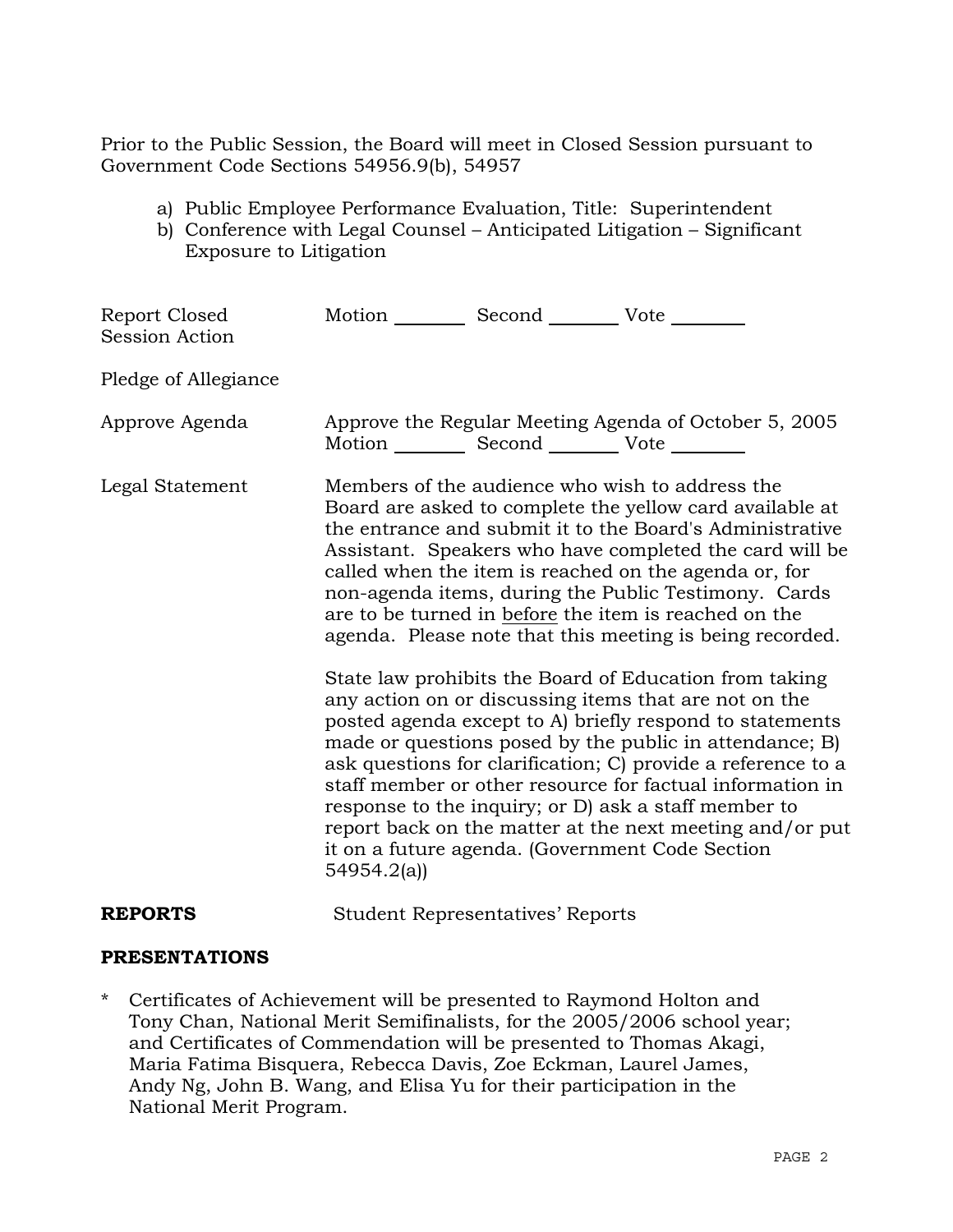- \* Certificates of Appreciation will be presented to Tony Aguirre, Conrad Garcia and Rebecca Verhoek for all of their hard work as Link Crew Leaders at San Leandro High School for the 2005/2006 school year.
- \* Amy Furtado, principal of San Leandro High School, and Kit Oase, principal of Lincoln Continuation High School, will each provide an update on their self study report regarding the Western Association of Schools and Colleges (WASC) Accreditation process. The update will include information such as activities the schools have been engaged in, findings from their work this year, and progress is being made in preparation for the WASC visit.

### **PUBLIC TESTIMONY ON NON-AGENDA ITEMS**

**REPORTS** Correspondence Superintendent's Report Board Committee Reports

• Communication

Board Representatives' Reports

- Alameda County School Boards Assn.
- Mid-Alameda County Special Education Local Plan Area
- $\bullet$  D.A.T.E.

#### **CONSENT ITEMS**

These items are considered routine and may be enacted by a single motion. At the request of any member of the Board, any item on the consent agenda shall be removed and given individual consideration for action as a regular agenda item.

#### Human Resources

| $2.1-C$<br>Acceptance of<br>Personnel Report                 | <b>Staff Recommendation:</b><br>Accept Personnel Report as submitted.<br>Motion Second Vote                                                       |
|--------------------------------------------------------------|---------------------------------------------------------------------------------------------------------------------------------------------------|
| $2.2 - C$<br>Renewal of Student<br><b>Teaching Agreement</b> | Staff Recommendation:<br>Approve the renewal of the Student Teaching<br>Agreement between the District and University of<br>California, Berkeley. |
|                                                              | Motion<br>Second<br>Vote                                                                                                                          |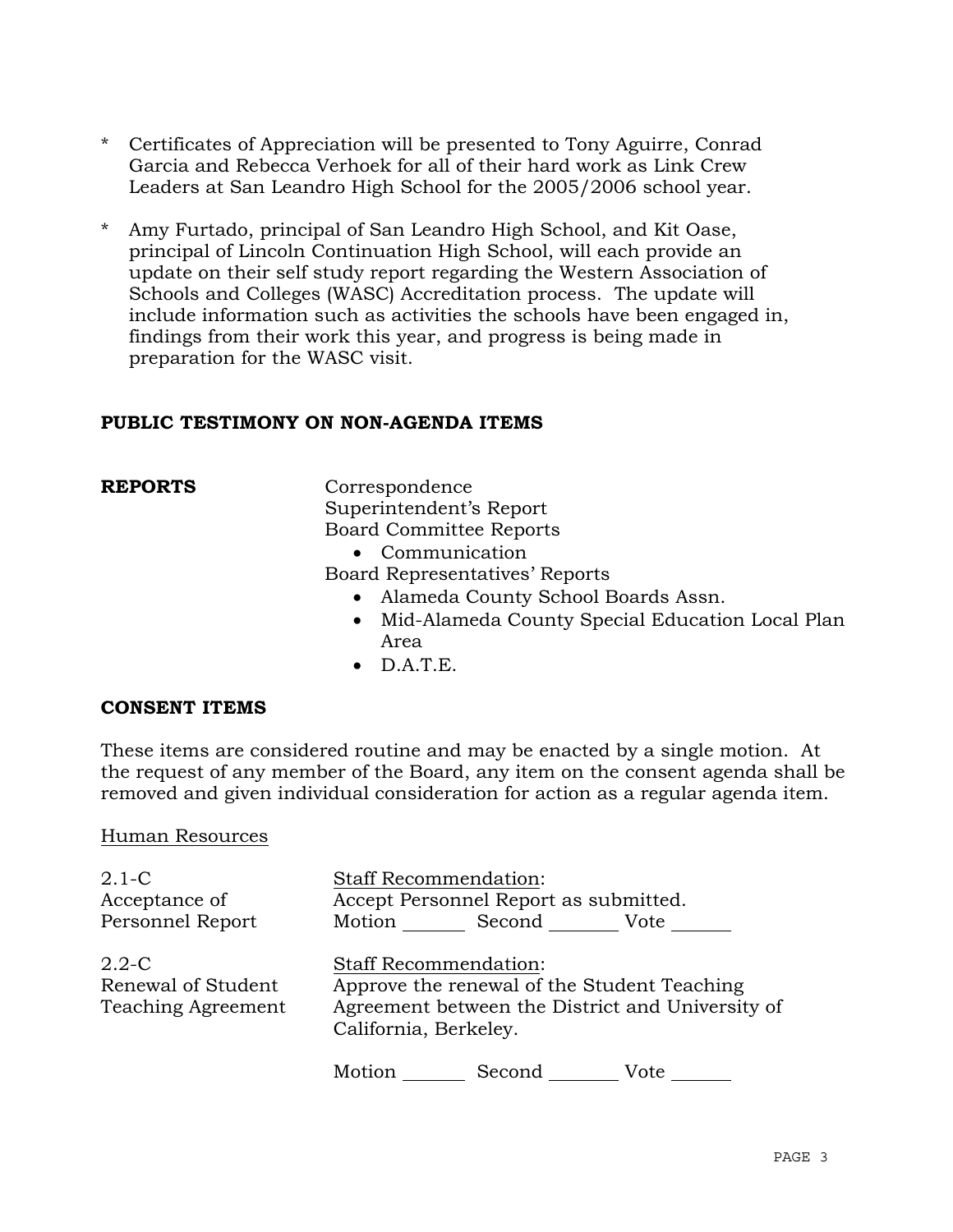## Educational Services

| $3.1-C$<br>Acceptance of<br>Donations | Staff Recommendation:<br>Approve the acceptance of gifts to the District as<br>follows:                                                                                                                           |  |  |  |  |
|---------------------------------------|-------------------------------------------------------------------------------------------------------------------------------------------------------------------------------------------------------------------|--|--|--|--|
|                                       | <b>Garfield Elementary School</b><br>1 HP printer and ink cartridge from Charles<br>Shepherd                                                                                                                      |  |  |  |  |
|                                       | <b>McKinley Elementary School</b><br>• Various office supplies, classroom supplies<br>and playground equipment from Stephanie<br>Perron                                                                           |  |  |  |  |
|                                       | Roosevelt Elementary School<br>\$69.04 for general supplies from Albertson's                                                                                                                                      |  |  |  |  |
|                                       | <b>Special Education</b><br>PC computer tower from Steve Way                                                                                                                                                      |  |  |  |  |
|                                       | Maintenance Department<br>\$3,000 for supplies from $D & F$ Liquidators,<br>Inc.                                                                                                                                  |  |  |  |  |
|                                       | Motion _________ Second _________ Vote _______                                                                                                                                                                    |  |  |  |  |
| $3.2-C$<br>Out-of-State Field Trip    | <b>Staff Recommendation:</b><br>Approve San Leandro High School's Out-of-State<br>Field Trip for DECA Students to the Western<br>Regional Conference.<br>Motion _________ Second __________ Vote _______          |  |  |  |  |
| $3.3-C$<br>Out-of-State Field Trip    | <b>Staff Recommendation:</b><br>Approve San Leandro High School's Out-of-State<br>Field Trip for DECA Students to the International<br>Competition Conference.<br>Motion _________ Second __________ Vote _______ |  |  |  |  |

# Business, Operations and Facilities

4.1-C Release of Retention for Approve Final Release of Retention for Vitton Vitton Construction Staff Recommendation: Construction Company.